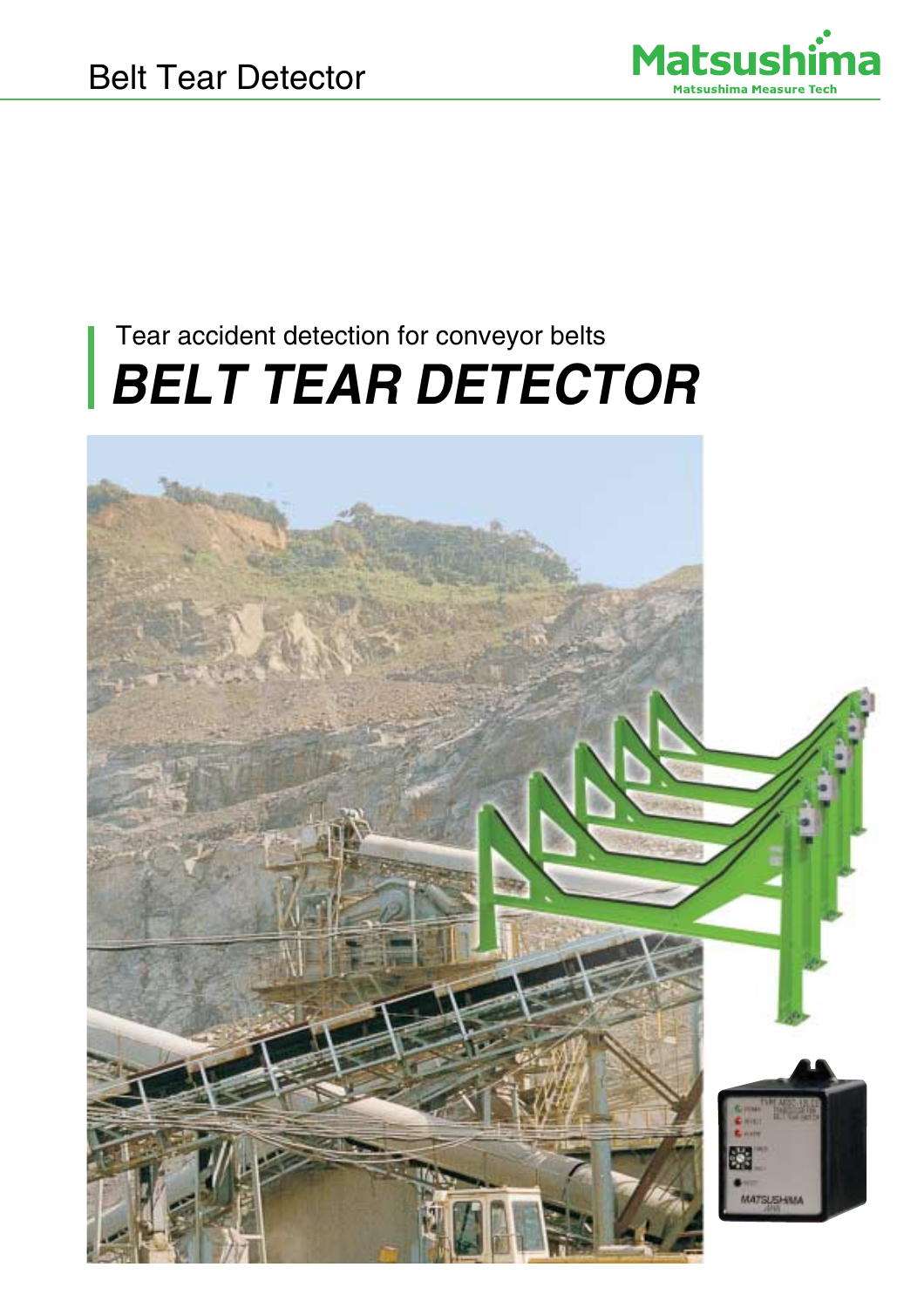# **Longitudinal tears occurred on conveyor belts can be detected in their earliest stages.**

74% of longitudinal tear incidents of conveyor belts occur at transfer chutes. MATSUSHIMA's Belt Tear Detector can instantly detect longitudinal tears of conveyor belts occurred by steel pieces and/or bars. When detecting longitudinal tears of conveyor belts, the detectors make the belt conveyors stop at once and minimize the damages of conveyor belt.

#### Instant detection of conveyor belt longitudinal tears:

The high sensitive cable switch is integrated into the sensor part. Therefore, the detector detects the accident at once, because the point pushed instantly becomes the contact.

## Keep high operating sensitivity:

As the electricity transmission part of touch switch is protected by the safety cover, dusts and/or materials to be transported do not adhere to the sensor and the sensor can be operated without influence of ozone, ultraviolet ray, moisture, salt water, etc. Therefore, the operating sensitivity is not lowered under the severe environments.

### Easy installation:

Our detector can be installed without any modifications of belt conveyor. Moreover, it can be installed while the conveyor is operating.



Belt Tear Detector

**Transducer** 

**METRI PELIKULA** 

Section of Touch Switch

Cable switch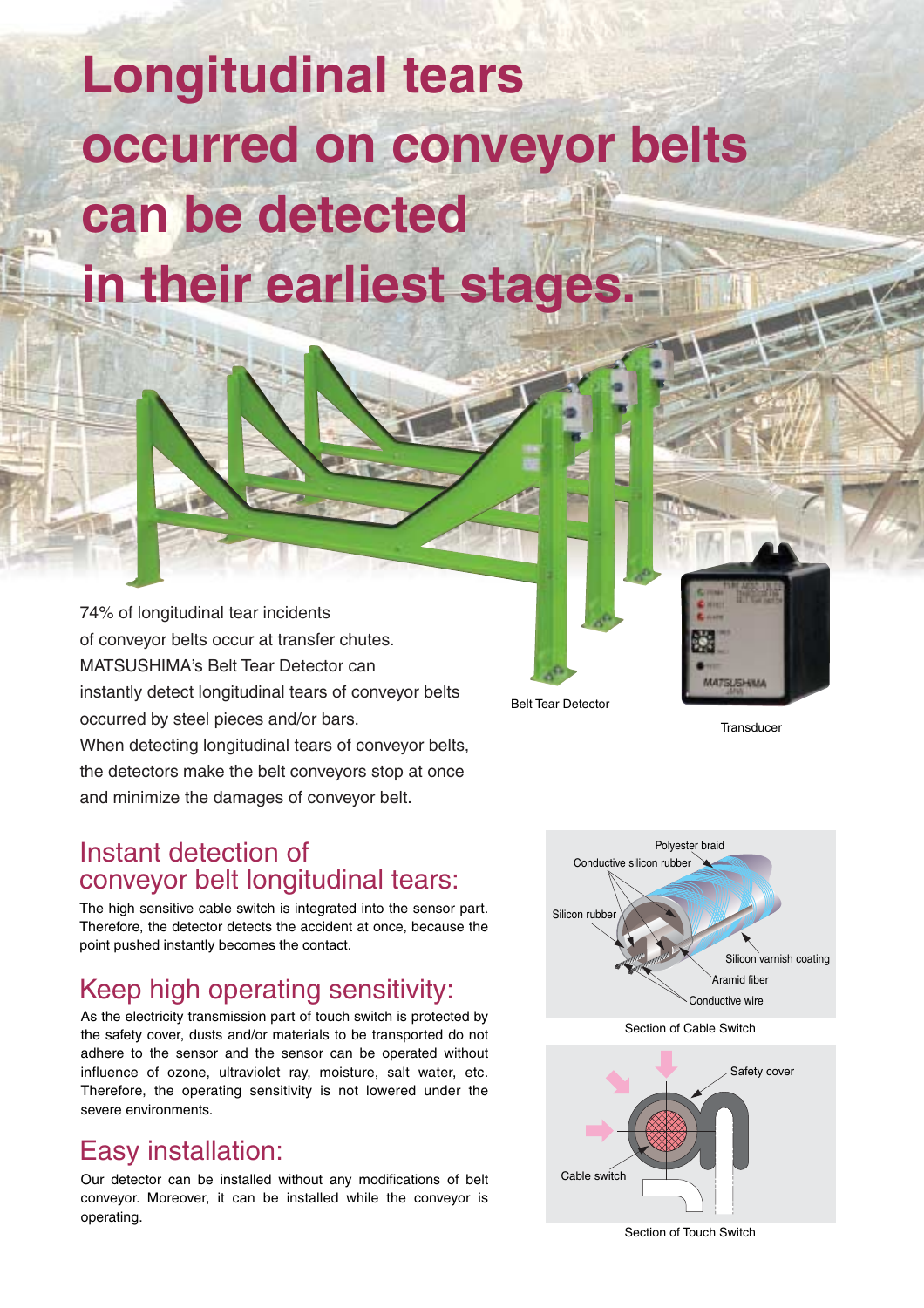#### Operating principle of detectors

- **1** Steel plates and/or woods that get mixed in materials to be transported charged into a transfer chute pierce the conveyor belt.
- 2 Foreign materials pierced move ahead with the conveyor belt and push the sensor provided beneath the conveyor belt.
- 8 An electric current is sent, the detector operates, and then an on-action holding signal is output by the converter.
- 4 The belt conveyor is stopped by this holding signal.





#### Connecting diagram

- Max. 5 units of detectors can be connected to one transducer. The output-selfholding type transducer continues to hold the contact output once the detector actuates, so far as it is reset with a reset button or the power is cut.
- The connection is in series and if any breakage occurs at the connection cables and switches, the breakage will be output immediately.



#### Specifications of detector

| Item                  | Specifications                                                                                  |  |  |  |  |
|-----------------------|-------------------------------------------------------------------------------------------------|--|--|--|--|
| <b>Type</b>           | SCPT- <b>No. 1.</b> a:Belt width<br>$\overrightarrow{a}$ $\overrightarrow{b}$<br>b:Trough angle |  |  |  |  |
| Protection            | IP <sub>55</sub>                                                                                |  |  |  |  |
| Allowable temperature | $-10$ to $+50^{\circ}$ C                                                                        |  |  |  |  |
| Belt width*           | 750 to 1,800mm                                                                                  |  |  |  |  |
| Trough angle*         | $20^{\circ}$ , $30^{\circ}$ , $35^{\circ}$ , $45^{\circ}$                                       |  |  |  |  |
| Sensor type           | CB807                                                                                           |  |  |  |  |
| Finish color          | <b>MUNSELL 7.5 GY 6/10</b>                                                                      |  |  |  |  |

#### Specification of transducer

| Item                         | Specifications                                      |  |  |  |
|------------------------------|-----------------------------------------------------|--|--|--|
| <b>Type</b>                  | AEDC-12LC2                                          |  |  |  |
| Protection                   | IP40                                                |  |  |  |
| Allowable temperature        | $-10$ to $+50^{\circ}$ C                            |  |  |  |
| Function                     | · Output self-holding type<br>· Wire-breakage alarm |  |  |  |
| Delay timer                  | $0.5$ to 9 sec.                                     |  |  |  |
| Casing material              | Polycarbonate                                       |  |  |  |
| Power                        | 90 to 245V, 50-60Hz                                 |  |  |  |
| Output                       | Detection 1c, Alarm 1a                              |  |  |  |
| Contact capacity             | AC 250V 2A                                          |  |  |  |
| Indicating lamp              | POWER, DETECT, ALARM                                |  |  |  |
| Wiring distance from sensors | 1 <sub>km</sub> max.                                |  |  |  |
| Weight                       | 0.4kg                                               |  |  |  |

\* Other belt width and trough angle should be option.

#### Belt Conveyor Protective Devices

In addition to the above, speed switches (conveyor overspeed and slip detection), motor-operated adjusting carriers, chute switches, full detectors, etc. are available. Please ask us for the details.



Speed Switch ESPB-030



ERTD-50

Wire-rope type Emergency Stop Switch "PULLSTOP" Pull Cord Switch ELAW-61P



Belt Sway Switch ELAP-20